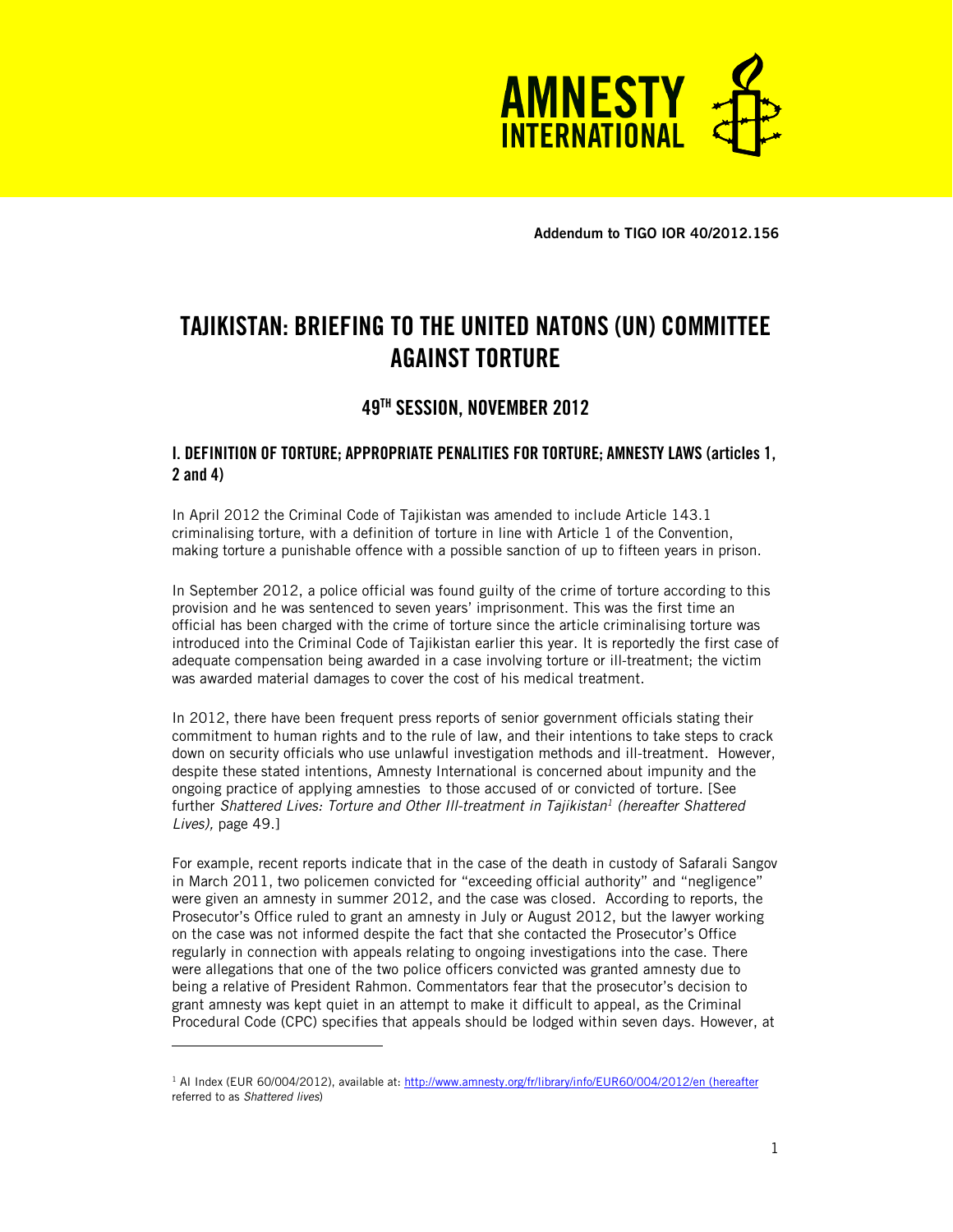the time of writing, the defence lawyer is currently preparing to appeal the decision in any case in the hope it will be considered.[ See further *Shattered Lives*, p 48.]

### **II. DEATHS IN CUSTODY**

Amnesty International is concerned that the Tajikistani authorities are failing to protect the lives of people in custody and that there has been little progress in investigating cases where deaths have occurred.

**Bahromiddin Shodiev:** In June 2012, the criminal case against the alleged perpetrators was sent for further investigation which continues to date.

**Safarali Sangov:** A court ruling of 14 September 2011 returned the case against the alleged perpetrators for further investigations which are ongoing.

**Ismonboy Boboev:** Investigations were opened and closed repeatedly since 2009. Following registration of the case at the UN Human Rights Committee in August 2012, the General Prosecutor's Office reopened investigations which are ongoing.

**Khurshed Bobokalonov:** The criminal investigations are ongoing to date.

[see further *Shattered Lives* respectively pages 19, 48, 32-23 and 35]

# **III. BASIC LEGAL SAFEGUARDS; REGISTRATION OF DETAINEES; PROLONGED DETENTION PENDING REMAND HEARING; AND IRREGULAR PLACES OF DETENTION; UNDUE DELAY IN ACCESS TO A LAWYER; DELAYED ACCESS TO MEDICAL SERVICES; (article 2)**

#### **Registration of detainees in pre-trial detention**

Amnesty International's research indicates that most instances of torture and other illtreatment in Tajikistan occur before a suspect is formally detained, i.e. before the person's detention is registered at a police station. The CPC introduced in April 2010 is imperfect in this respect, requiring registration to take place within three hours of detention but failing to define the precise moment when a person is considered to be detained, indicating that it is from the moment of a person being taken to a police station, (Article 91.1). This leaves detainees effectively without basic legal guarantees for the period between arrest and official acknowledgement of detention (such as the right to notify family members, to be informed of their rights, the right to a lawyer, the right to remain silent during questioning and the right not to be compelled to confess).

It is understood that at the time of writing a new detention protocol is being drafted, specifying that detainees should be informed of their legal rights upon deprivation of liberty. However, steps will need to be taken swiftly once this is adopted to bring existing legislation (CPC) in line with this.

#### **Prolonged detention pending remand hearing**

By law, a detained person is not required to be brought before the court until 72 hours after they have been formally detained (as noted above, under the law, formal detention should occur within three hours of the time a person is taken to a police station). Amnesty International is concerned that a delay of 72 hours is too long to be an effective safeguard against torture, which can commence quickly upon apprehension. Amnesty International is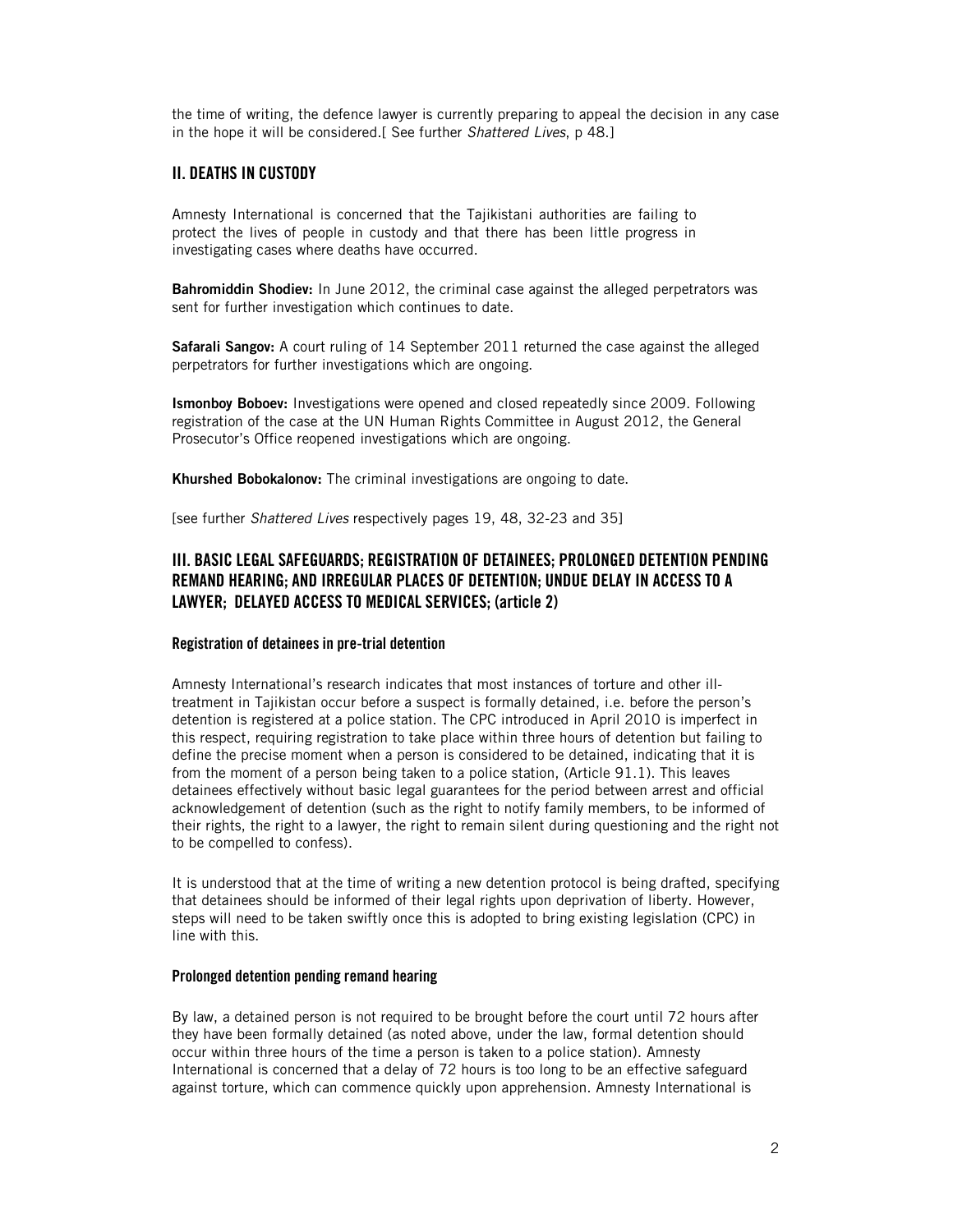aware of several cases where suspects are not brought before a judge for several days or longer. [See further *Shattered Lives,* p. 37- 38]

For example, 77-year-old Zayovuddin Juraev (see below) was reportedly held in a temporary isolation facility (IVS) for at least 10 days from 21 July 2012 before being transferred to a pre-investigation facility (SIZO), after his defence lawyer intervened with the Prosecutor's Office.

Amnesty International is also concerned that, in contravention of international standards, the CPC in Tajikistan authorises judges to rule on pre-trial detention based purely on the gravity of the crime committed, but with provisions<sup>2</sup> for exceptional cases which effectively allow anyone to be held in pre-trial detention. In 2011 nearly 97 percent<sup>3</sup> of requests for pre-trial detention were approved. The CPC requires amending in this respect.

#### **Undue delay in access to a lawyer**

Amnesty International is concerned about continued reports of the lack of routine access to a lawyer while in pre-trial detention. By law, detainees are entitled to a lawyer as soon as they are detained, but, in practice lawyers are at the mercy of police investigators who can deny them access for many days. During periods of incommunicado detention, the risk of torture and other ill-treatment is particularly high. Amnesty International is concerned that new cases have come to light since April 2012 which indicate that detained children and other vulnerable persons are also denied their basic legal rights and therefore continue to be at risk of torture and other ill-treatment in custody in Tajikistan.

On 27 April 2012 a 17 year-old boy was detained on suspicion of theft by a police officer in Yavan, Khatlon region and questioned without a lawyer in the police duty office in Yavan. The child was beaten in order to make him confess. On 28 April, he was recalled to the police station where the beatings allegedly continued. On 29 April, the boy attempted suicide. He survived and was taken to hospital. A medical examination was carried out on 30 April and a forensic examination was carried out on 28 May which found evidence that serious bodily injuries had been inflicted on him. A police inspector from Yavan was found guilty of torture (Article 143) and sentenced to seven years in prison and banned from working in the Ministry of Internal Affairs for a period of five years.

A 15 year-old girl, whose name is known to Amnesty International, was allegedly detained on suspicion of theft on 4 April 2012 in Firdavsi police station in Dushanbe. The child was questioned until 6 April without a lawyer being present. Her mother was told to wait outside the interrogation room and not allowed to remain with her daughter. During this time the girl reported being beaten, kicked and insulted by four police as well as threatened with rape to force her to confess to the crimes. Before being released, the girl and also her mother were forced to sign blank pieces of paper. The girl committed suicide over the weekend of 12-13 May, reportedly after hearing a phone call from the police investigator to the family home calling her back for further questioning. The family's complaint into the allegations of torture

-

<sup>&</sup>lt;sup>2</sup> Article 111.1 of provides that those who are accused of crimes punishable by over 2 years in prison may be detained in prison pending trial. Those who are accused of crimes punishable by less than 2 years in prison can be detained pending trial if they have no permanent place of residence in Tajikistan, if their identity has not been established, if they hid from prosecution officials or the court.

<sup>3</sup> According to the Human Rights Ombudsman of Tajikistan.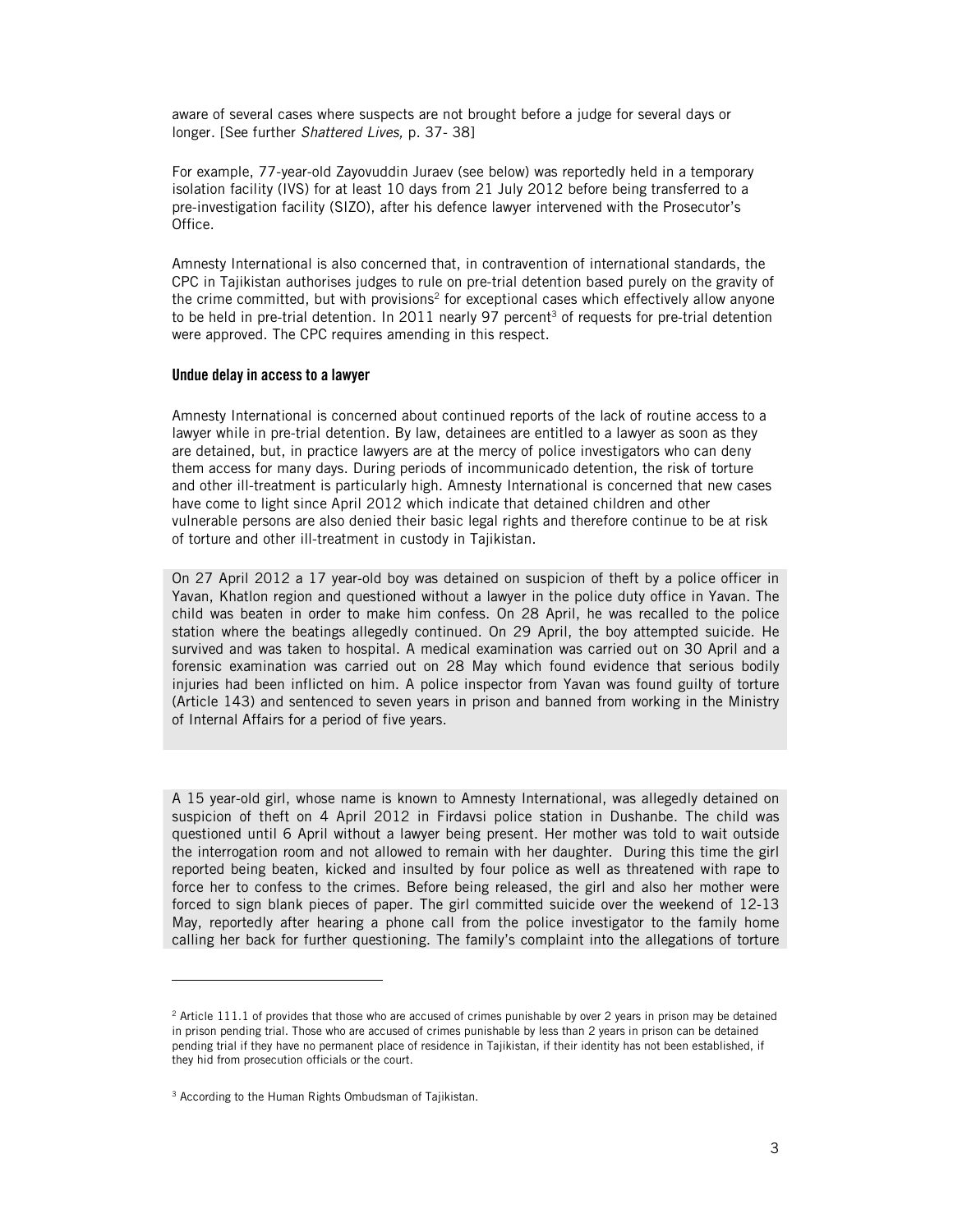and ill-treatment is currently being reviewed by the Dushanbe Procurator's Office.

Although the CPC states that lawyers are entitled to be present at interrogations at the request of the detainee or the lawyer, in practice Amnesty International is aware of many cases where lawyers are not permitted timely access to their clients and so initial interrogations take place without them. Lawyers continue to report that they are required to obtain prior permission from police investigators in order to see their clients, due to internal regulations governing lawyers' access to clients in detention.

Such restrictions on access of lawyers are particularly prevalent in the State Committee for National Security (SCNS) run detention facilities. Amnesty International is concerned that people detained in institutions run by specialised Minister of Internal Affairs (MIA) departments and ones run by the SCNS find it very difficult to see their defence lawyers and therefore are at particular risk of torture and other ill-treatment. They are also at risk of being compelled to confess guilt, including falsely, or to make statements against their interest.

For example, a 45 year old man (whose name is known to Amnesty International but has not been formally disclosed in Tajikistan) was arrested on suspicion of murdering President Rahmon's brother in law was reportedly not given access to a lawyer from 16 to 21 July. There are reports that he was subjected to physical and psychological torture by officers of the Ministry of Internal Affairs Department of Criminal Investigation.<sup>4</sup>

Reports indicate that Sherik Karamhudoev, head of the Islamic Renaissance Party in Khorog has been subjected to torture and other ill-treatment whilst in the temporary detention centre (SIZO) run by the State Committee for National Security in Dushanbe. He went missing on 24 July 2012 during clashes between government and opposition forces in Khorog, Gorno-Badakhshan Autonomous region (GBAO<sup>5</sup>). His whereabouts was discovered only on 8 August. He is believed to be charged with organisation of a criminal group and illegal possession of firearms and ammunition (article 195). Staff of the SCNS SIZO reportedly repeatedly denied permission to Sherik Karamhudoev's three defence lawyers to see him in detention for several weeks, despite the lawyers having received the consent of the investigator and the General Prosecutor's office.

[On access to lawyer, please see *Shattered Lives,* p.20 – 29]

-

#### **Insufficient and delayed access to medical assistance in pre-trial detention**

Amnesty International is concerned at reports of insufficient medical examinations upon admission to police stations and IVS (temporary detention facility) detention centres and in some cases denial of medical care, despite these being provided for by law. The organisation is also concerned at cases where medical care is denied in violation of international standards, for example:

*<sup>4</sup>* Please see "Murder suspect tortured to confess" UA: 220/12 Index: EUR 60/006/2012 Tajikistan Date: 24 July 2012.

*<sup>5</sup>* Some 70 people were killed in GBAO during a government military operation launched against forces loyal to the deputy commander of the Ishkashim border unit Tolib Ayombekov following his alleged involvement in the killing of top regional security official and former opposition leader from the 1990s Tajik Civil War on 21 July. Tolib Ayombekov denied being involved in the killing.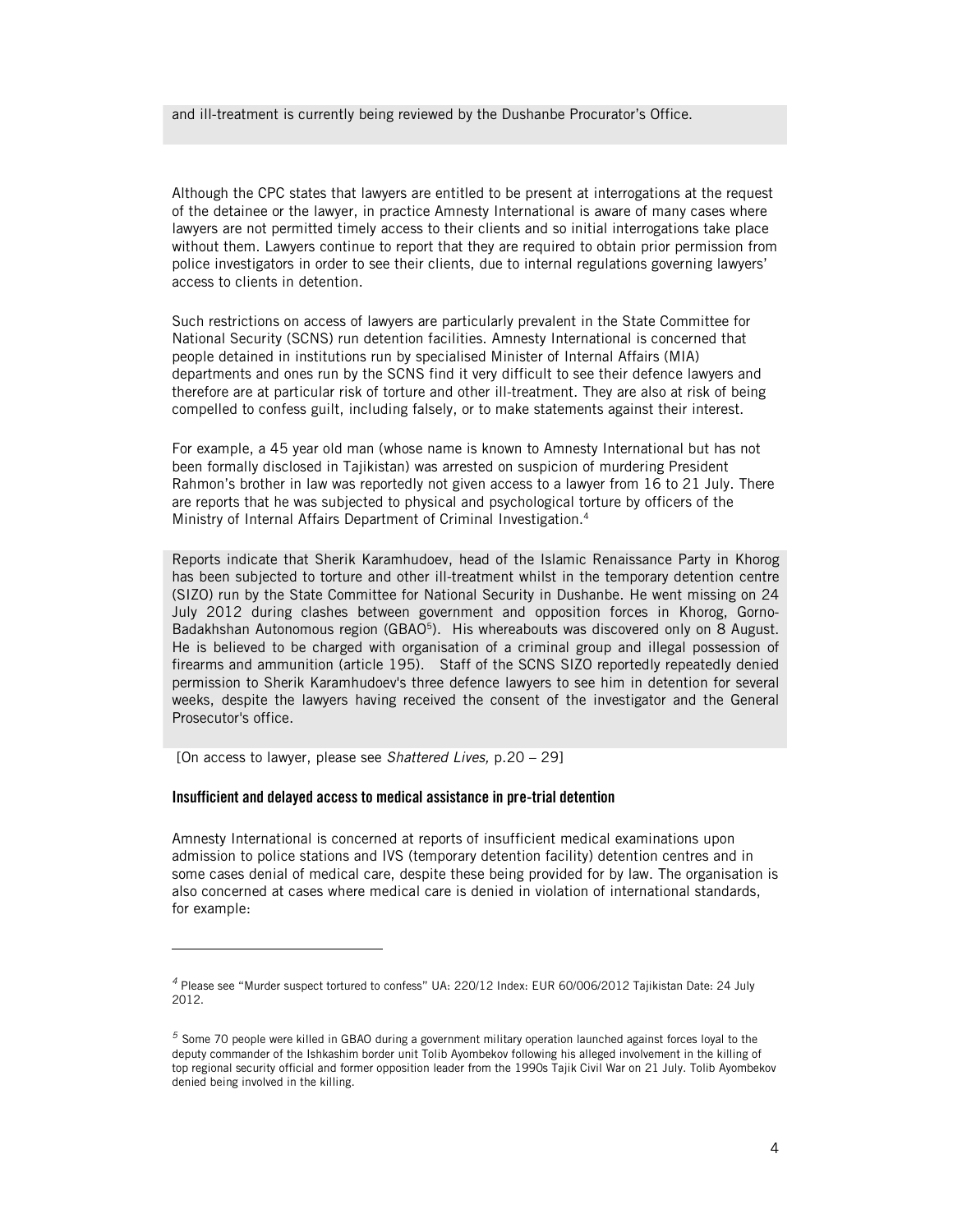A 77-year-old man, Zayovuddin Juraev reportedly assaulted the judge Abduhamid Davronov on 21 July 2012, pouring acid on him outside the court room after a hearing in Zayovuddin's Juraev's civil suit. Both men were burned and the judge was hospitalised and is currently in a stable condition. Following the assault, Zayovuddin Juraev and his son were reportedly beaten by the employees of the Isfara district Prosecutors' Office and judges inside the building of Isfara District Court. Zayovuddin Juraev was held in detention and reportedly denied treatment for his burns and injuries that included broken ribs. His lawyer reported that she was denied access to him for the first 10 days when he was held in temporary isolation facility (IVS). Eventually he was transferred to pre-trial investigation facility (SIZO) where he is currently held. When he last saw the lawyer on 10 August, he complained about pain in his body and difficulty breathing and it was evident to his lawyer that he needed urgent medical help, including necessary examination with X-ray and appropriate care. However, his lawyer reported that permission from officials was needed in order to conduct necessary medical examination such as X-ray. At the time of writing, the case against Zayovuddin Juraev is being heard at Shakristan District Court in Soghd region.

Amnesty International is concerned that access to necessary medical examinations and treatment for those charged with crimes against public security is further obstructed by the need to seek permission from the security agencies which often deny or delay such access.

## **IV. EXTRADITIONS (article 3)**

Amnesty International is extremely concerned at the increasing number of cases in recent years where people who were extradited to or forcibly returned to Tajikistan by the authorities of other countries have been tortured or ill-treated by law enforcement officials in Tajikistan [See further, *Shattered Lives* p. 55-56]. In a series of recent cases the Tajikistani authorities have made extradition requests based on unreliable information for people alleged to be members of banned Islamic groups. The Organization is particularly concerned at several recent incidents where applicants to the European Court of Human Rights (ECtHR) were reportedly abducted by Tajikistani security forces operating in the Russian Federation and forcibly returned to Tajikistan. There are concerns that some of these people were subjected to torture and other ill-treatment upon return to Tajikistan. [See the case of Savriddin Juraev, *Shattered Lives:* p. 46-47]

# **V. LACK OF PROMPT, INDEPENDENT, IMPARTIAL AND THOROUGH INVESTIGATIONS INTO ALLEGATIONS OF TORTURE OR OTHER ILL-TREATMENT RESULTING IN IMPUNITY AND FAILURE TO ENSURE ADEQUATE REPARATION (ARTICLES 1, 12, 13 AND 14)**

#### **Lack of prompt, thorough, independent and impartial investigations**

Amnesty International remains seriously concerned about the failure to initiating prompt, thorough, independent and impartial investigations into allegations of torture or other illtreatment. Access to justice and redress remains elusive for scores of people throughout the country who allege that they, or their relatives, have been arbitrarily detained and tortured or otherwise treated in custody in order to extract a "confession". Comparatively few law enforcement officers have been brought to trial and held accountable for crimes they are suspected of, although in September 2012, as mentioned in Chapter I of this briefing, one police officer was successfully prosecuted for the crime of torture and sentenced to seven years in prison. The victim was also awarded some compensation for material damage. [See further*Shattered Lives,* chapter 6]

Torture survivor **Mirzokhon Karimov,** continues to demand just reparation and compensation for his illegal detention and ill treatment in June 2009. He wrote to the General Prosecutor in May 2011 asking for compensation and due reparation. However, to date he has not received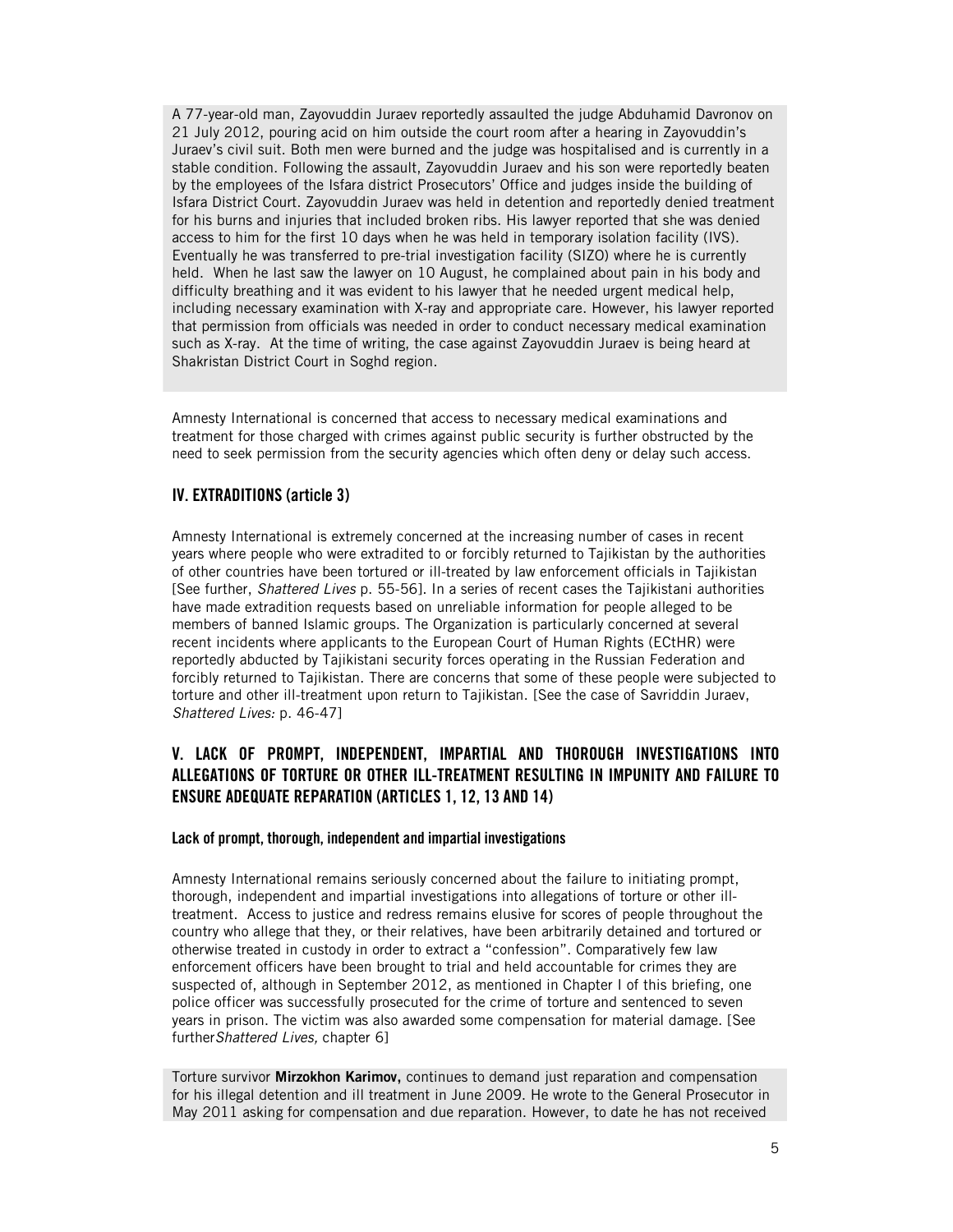Corruption in law enforcement and the judiciary is believed to contribute largely to a pervasive climate of impunity, which undermines public confidence in the criminal justice system. The lack, or paucity, of prompt, thorough and impartial investigations and prosecutions of law enforcement officers in connection with allegations of torture or other ill treatment also contributes to this impunity. Amnesty International's research shows that alleged victims of torture or other ill-treatment frequently lodge complaints with the Prosecutor's Office, but receive no answer to these complaints, or, when they do receive a reply, are simply informed that the allegations were not confirmed, without being given any information on the grounds for the decision. [See further, *Shattered Lives,* p. 47-49]

**Ilhom Ismonov**: Amnesty International has concerns about the credible allegations of torture in the case of Ilhom Ismonov and his 52 co-defendants accused of involvement in the Islamic Movement of Uzbekistan and extremism. Ilhom Ismonov is currently serving an eight year prison term after being sentenced in a closed trial in December 2011 for allegedly participating in organised crime. The sentence was subsequently reduced by a third under the Law "On Amnesty".

Amnesty International is concerned that Ilhom Ismonov's wife was not allowed to testify during the court hearing of Ilhom Ismonov's case, without a clear explanation being given by the judge as to why her testimony could not be heard. Ilhom Ismonov appealed against the sentence and the Supreme Court is hearing the case at the time of writing (9 October 2012). [See further *Shattered Lives,* p. 21, 27, 31-2, 37-8 and 46]

In November 2006 the Committee against Torture recommended that Tajikistan "[e]stablish a fully independent body outside the procuracy to provide oversight on the proper conduct of investigations, which is empowered to receive and investigate individual complaints". Tajikistan stated its intentions to establish an independent complaints mechanism for torture allegations in March 2012 at the Universal Periodic Review. To date, however, there is no independent mechanism or structure to investigate complaints of torture promptly, thoroughly independently and impartially.

#### **Forensic investigations into cases of alleged ill-treatment**

The Criminal Procedure Code in Tajikistan requires lawyers and detainees to request permission from the investigator for a medical examination, and does not specify how quickly the medical examination must be conducted once the request is made. An investigator has five days to respond, and a refusal can be appealed to the prosecutor who must reply within three days, or seven in exceptional circumstances. There are concerns that these time delays means in practice that by the time the medical examination is carried out physical traces of illtreatment and torture may have disappeared. [See further *Shattered Lives,* p. 31-32]

There are several reports of medical experts being pressurized by the authorities to present their conclusions ambiguously so as not to indicate findings of torture and other ill-treatment. For example, the case of Ismonboy Boboev. [See further *Shattered Lives*, p. 32-33].

#### **Reprisals against victims of torture and their relatives (article 13)**

Amnesty International has received information about several cases of detainees refraining from lodging complaints with Prosecutor's Offices about their treatment in custody for fear of reprisals. In addition, families and victims of alleged torture who raised concerns with the Special Rapporteur on Torture and Other Cruel, Inhuman or Degrading Treatment or